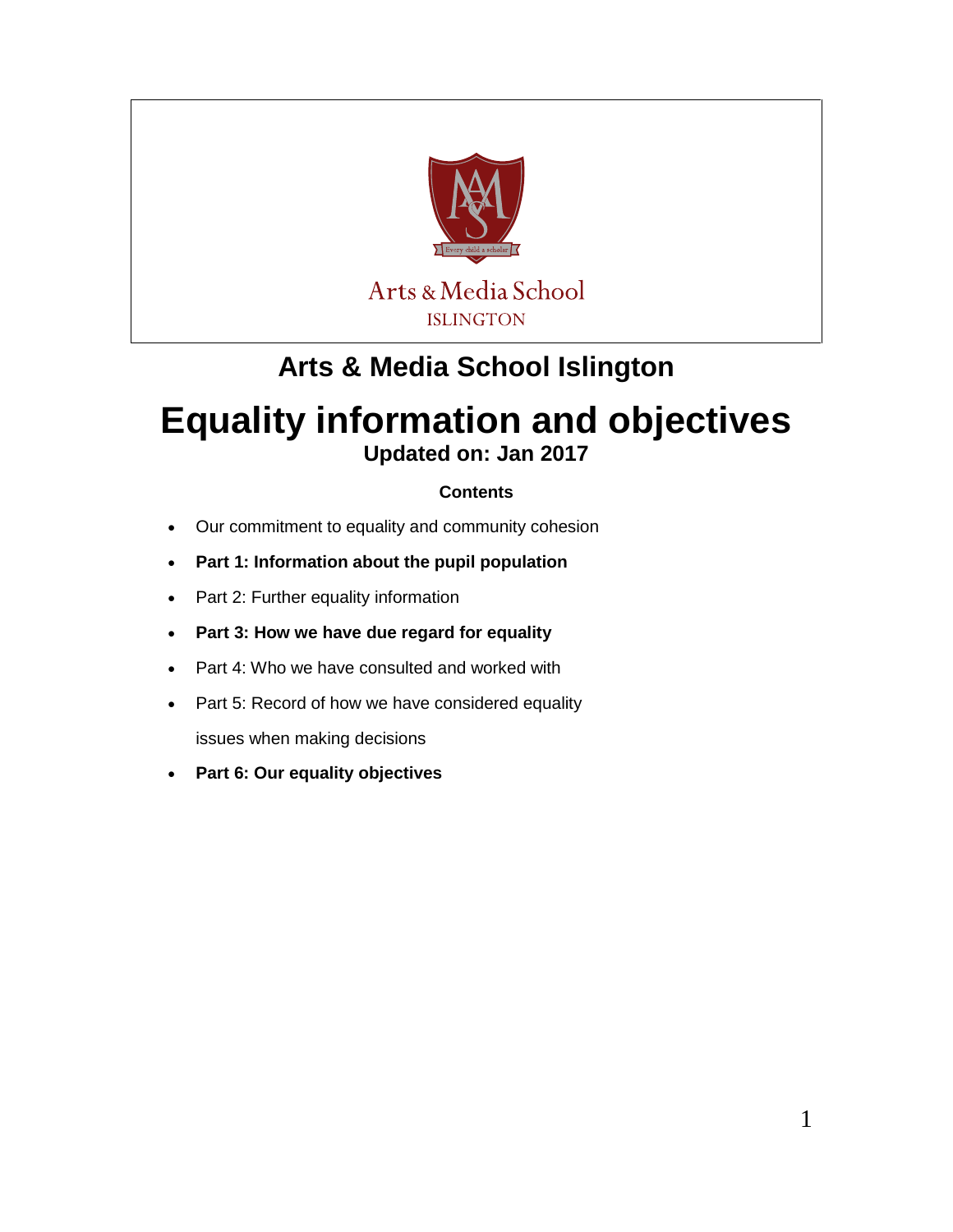## **Our school commitment**

The Equality Act 2010 requires us to publish information that demonstrates that we have due regard for the need to:

- **Eliminate unlawful discrimination, harassment, victimisation** and any other conduct prohibited by the Equality Act 2010
- **Advance equality of opportunity** between people who share a protected characteristic and people who do not share it
- **Foster good relations** between people who share a protected characteristic and people who do not share it.

#### At **Arts and Media Islington**

- We try to ensure that everyone is treated fairly and respectfully
- We want to make sure that our school is a safe and secure place for everyone
- We recognise that people have different needs, and we understand that treating people

equally does not always involve treating them the same

 We aim to make sure that no-one experiences less favourable treatment or discrimination

because of: Their age A disability Their ethnicity, colour or national origin Their gender Their gender identity (they have reassigned or plan to reassign their gender) Their marital or civil partnership status Their being pregnant or having recently had a baby Their religion or belief Their sexual identity and orientation.

- We recognise that some pupils need extra support to help them to achieve and be successful
- We try to make sure that people from different groups are consulted and are involved in our decisions, especially pupils, parents and those of us who can be treated less favourably.

We welcome our duties

- To promote community cohesion (under the Education and Inspections Act 2006)
- To eliminate discrimination, advance equality of opportunity and foster good relations (under the Equality Act 2010)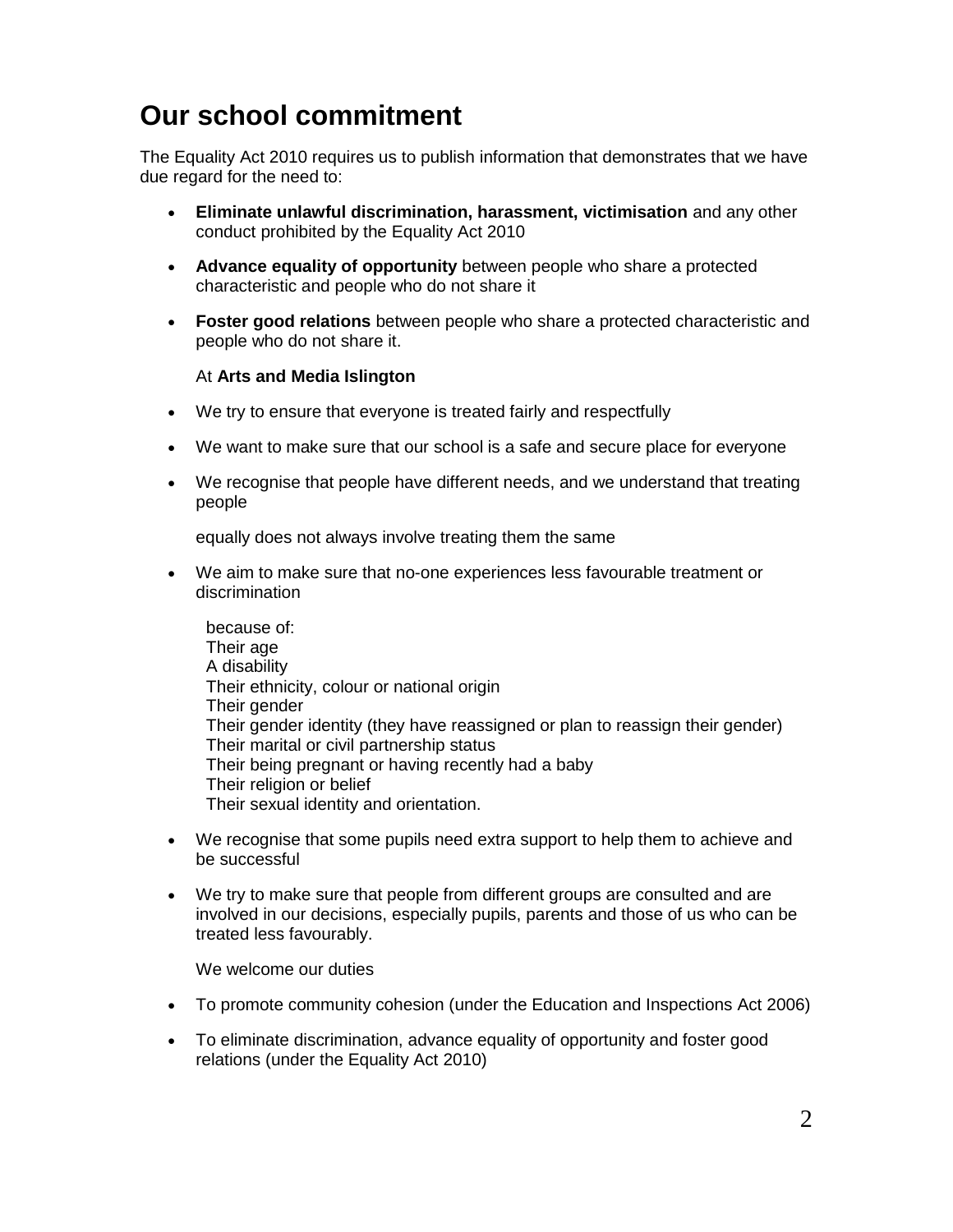To publish information from September 2012 about how we have used Pupil Premium funding to improve provision for pupils from low income households

We also welcome Islington Council's commitment to considering people on low incomes when making decisions about how it exercises its functions under the Equality Act, and the emphasis of Ofsted inspections on the importance of accelerating the progress of pupils from groups who are underachieving, including pupils from low income families. We have therefore decided to include our pupils on low incomes as a group when considering our promotion of Equality.

As part of this we will:

- Publish information every year about our school population
- Outline how we have due regard for equality and how we promote community cohesion
- Publish equality objectives to show how we plan to tackle particular inequalities and improve

what we do

 Publish information about how we spend Pupil Premium funding for pupils from low income families.

*For more information please contact:* 

#### *Mr Dan Smith: Deputy Head Teacher: Pastoral*

*Tel: 0207 281 5511 ext1013 Email:<mailto:smithd@artsandmedia.islington.sch.uk>*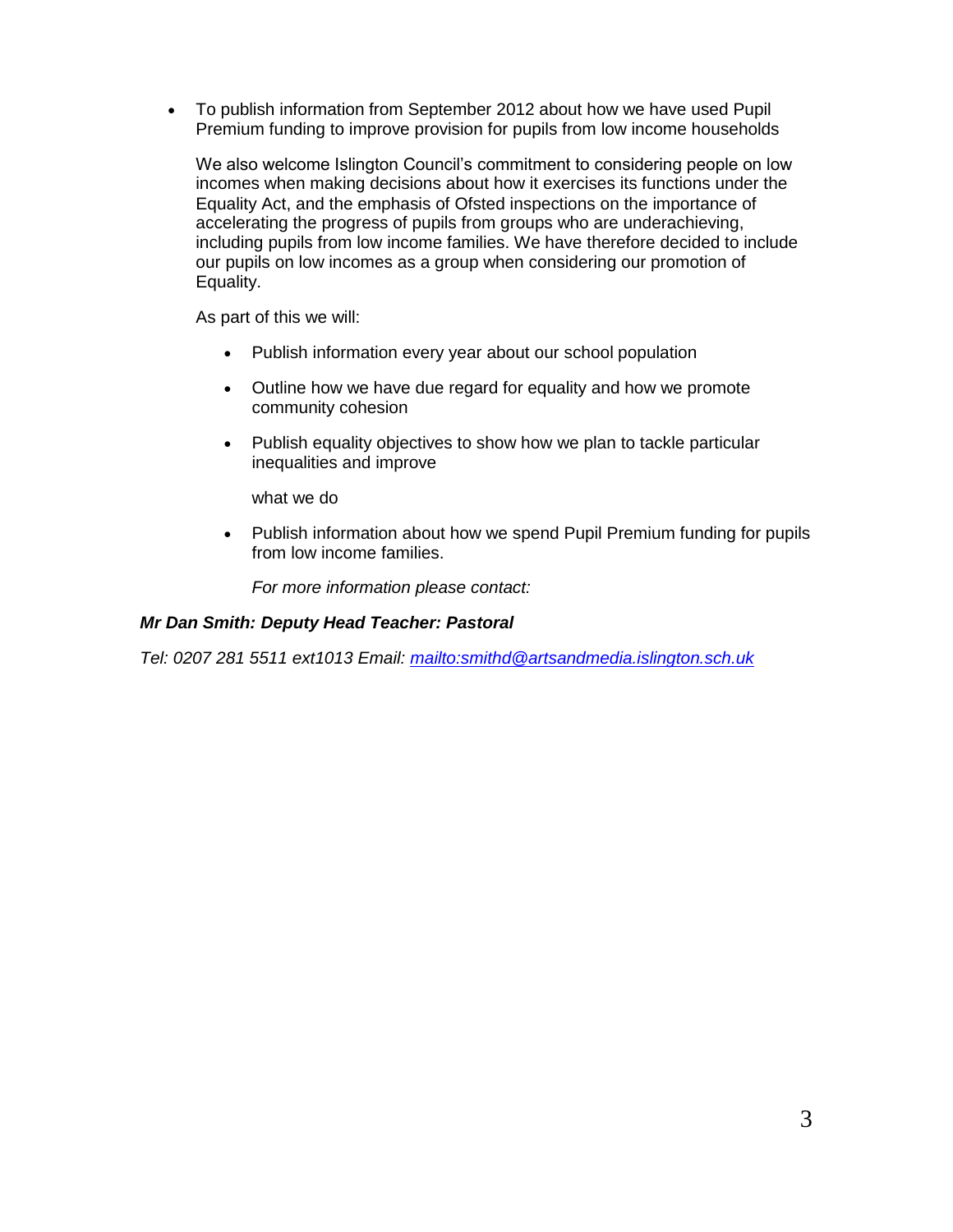## **Part 1: Information about the pupil population**

This information is collected annually through school information gathering prior to the October PLASC.

## **Information on pupils by protected characteristics**

The Equality Act protects people from discrimination on the basis of 'protected characteristics'. Every person has several of the protected characteristics, so the Act protects everyone against unfair treatment.

### **Disability**

#### **Disability**

The Equality Act defines disability as when a person has a 'physical or mental impairment which has a substantial and long term adverse effect on that person's ability to carry out normal day to day activities.'

There are pupils at our school with different types of disabilities and these include:

• Physical disability

### **Sensitive information on some pupils with protected characteristics**

Sometimes, it might be possible to identify individuals directly from monitoring information. This may be particularly the case for information that relates to small numbers of people, so we have avoided publishing such information. *Please contact member of teaching staff with responsibility for equality issues mentioned above if you want more information.* 

It is not appropriate for us to collect information from pupils in relation to some protected characteristics, such as gender identity and sexual orientation.

However, as a school we are aware that there may be a number of equality issues for gay, lesbian and bisexual pupils, as well as those who are undergoing or who have undergone a reassignment of their gender.

### **Pregnancy and maternity**

Some information in relationship to protected characteristics we regard as sensitive. This includes about pupils who are young mothers or are pregnant. We are aware of the importance not to discriminate against pupils who are pregnant or who are young mothers, and to ensure their needs are met so they can continue and return to learning.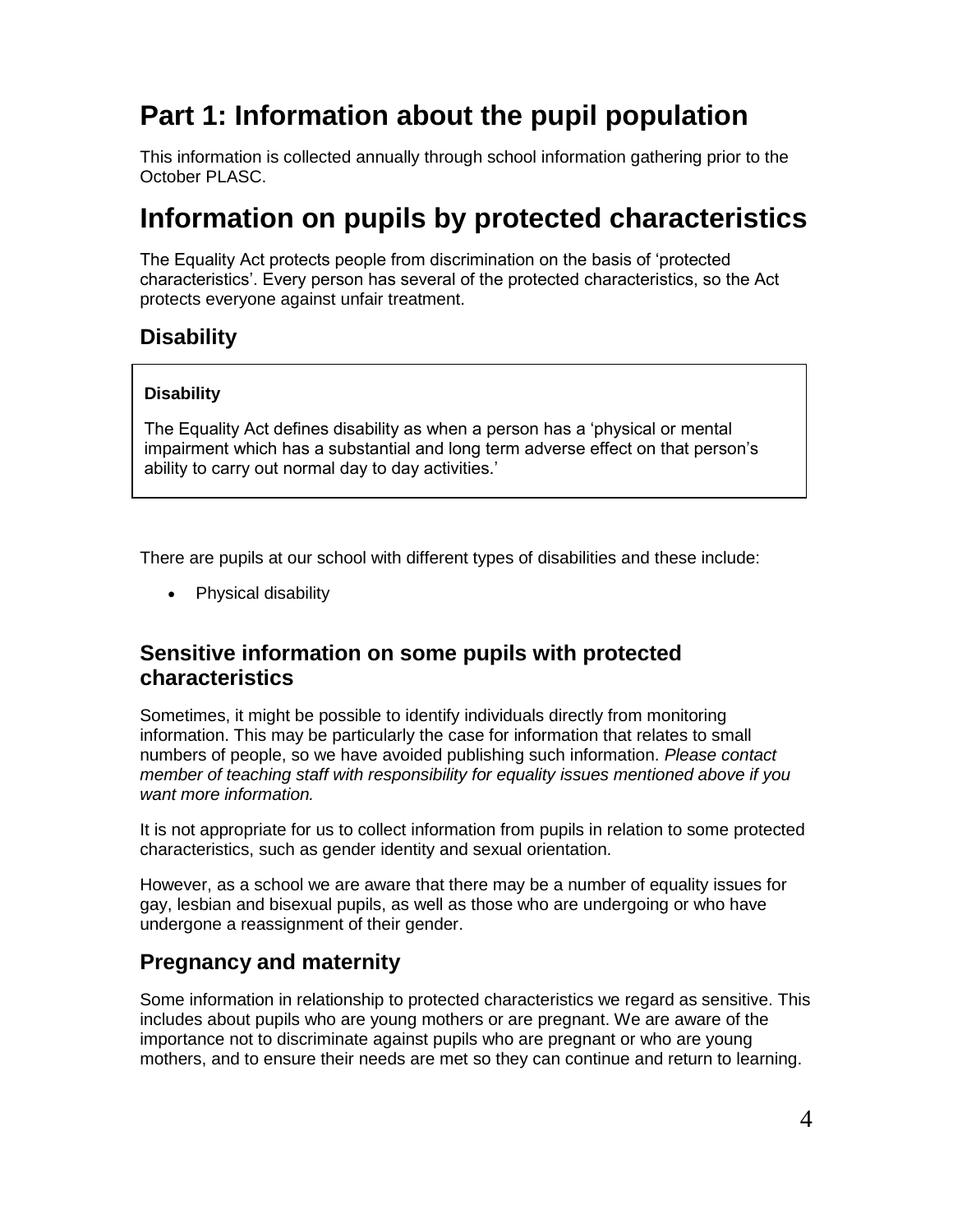*Please contact member of teaching staff with responsibility for equality issues mentioned above if you want more information.* 

## **Gender Reassignment**

We are aware from research and engagement that:

It is not appropriate for us to collect information from pupils in relation to some protected characteristics, such as gender identity and sexual orientation.

- We do not collect data on the sexual orientation of our pupils.
- We do not collect data on pupils who are planning to undergo, who are undergoing or who

have undergone gender reassignment.

- As a school we are aware that there may be a number of equality issues for gay, lesbian and bisexual pupils.
- We recognise that people who are proposing to undergo, who are undergoing or who have undergone a process to reassign their gender may experience discrimination and harassment.

### **Sexual orientation**

We are aware from research and engagement that:

It is not appropriate for us to collect information from pupils in relation to some protected characteristics, such as gender identity and sexual orientation.

- We do not collect data on the sexual orientation of our pupils.
- We do not collect data on pupils who are planning to undergo, who are undergoing or who have undergone gender reassignment.
- As a school we are aware that there may be a number of equality issues for gay, lesbian and bisexual pupils.
- We recognise that people who are proposing to undergo, who are undergoing or who have undergone a process to reassign their gender may experience discrimination and harassment.

## **Information on other groups of pupils**

Ofsted inspections of schools will look at how schools help "all pupils to make progress, including those whose needs, dispositions, aptitudes or circumstances require additional support." This is also one of the school key priorities identified in the school development plan.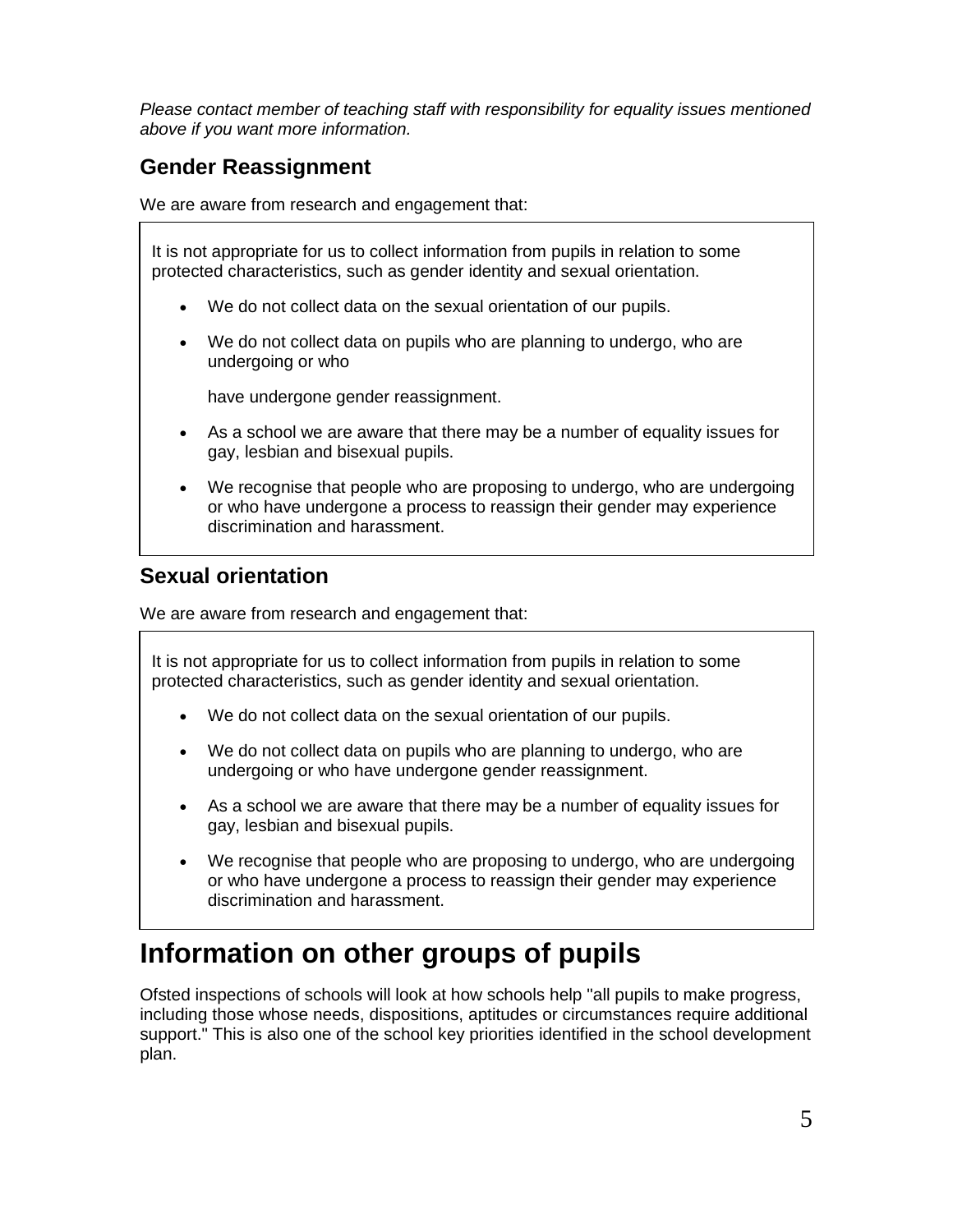In addition to pupils with protected characteristics, we wish to provide further information on the following groups of pupils:

## **Pupils from low income households**

In addition to the 'protected characteristics' identified by the Equality Act, we are obliged to publish how we spend Pupil Premium funding for pupils from low income families. Islington Council is also committed to considering people on low incomes when making decisions about how it exercises its functions under the Equality Act. We have therefore decided to include our pupils on low incomes as a group when considering our promotion of Equality.

## **Equalities Duty 2015 - 2016**

Arts and Media School Islington is a confident learning community; developing young minds and talents through an academic core surrounded by an enriched experience of the wider creative curriculum. We promise each parent that their child will receive quality teaching and a vibrant educational experience, every child is known, valued and challenged to fulfil their potential as an academic scholar and a talented individual. We are committed to ensuring that all members of the school community have the opportunity to learn, develop and make progress regardless of membership of any protected group.

The equalities act 2010 requires protection from discrimination for people based on:

- Age
- Disability
- Gender reassignment
- Marriage and civil partnership
- Pregnancy and maternity
- Race
- Religion or belief
- Sex
- Sexual orientation

As a school we also include socio economic group using pupil premium as an indicator within our equalities analyses and planning.

At Arts and Media School Islington we actively promote an ethos where everyone, regardless of background, can achieve their best in whatever field they choose. We are a school with a diverse community and because our students work together and play together they will take this spirit of understanding and tolerance into the community and their adult lives, building the future for us all. We have a broad curriculum offer where we strive to meet the interests and needs of all our learners and maximises the number and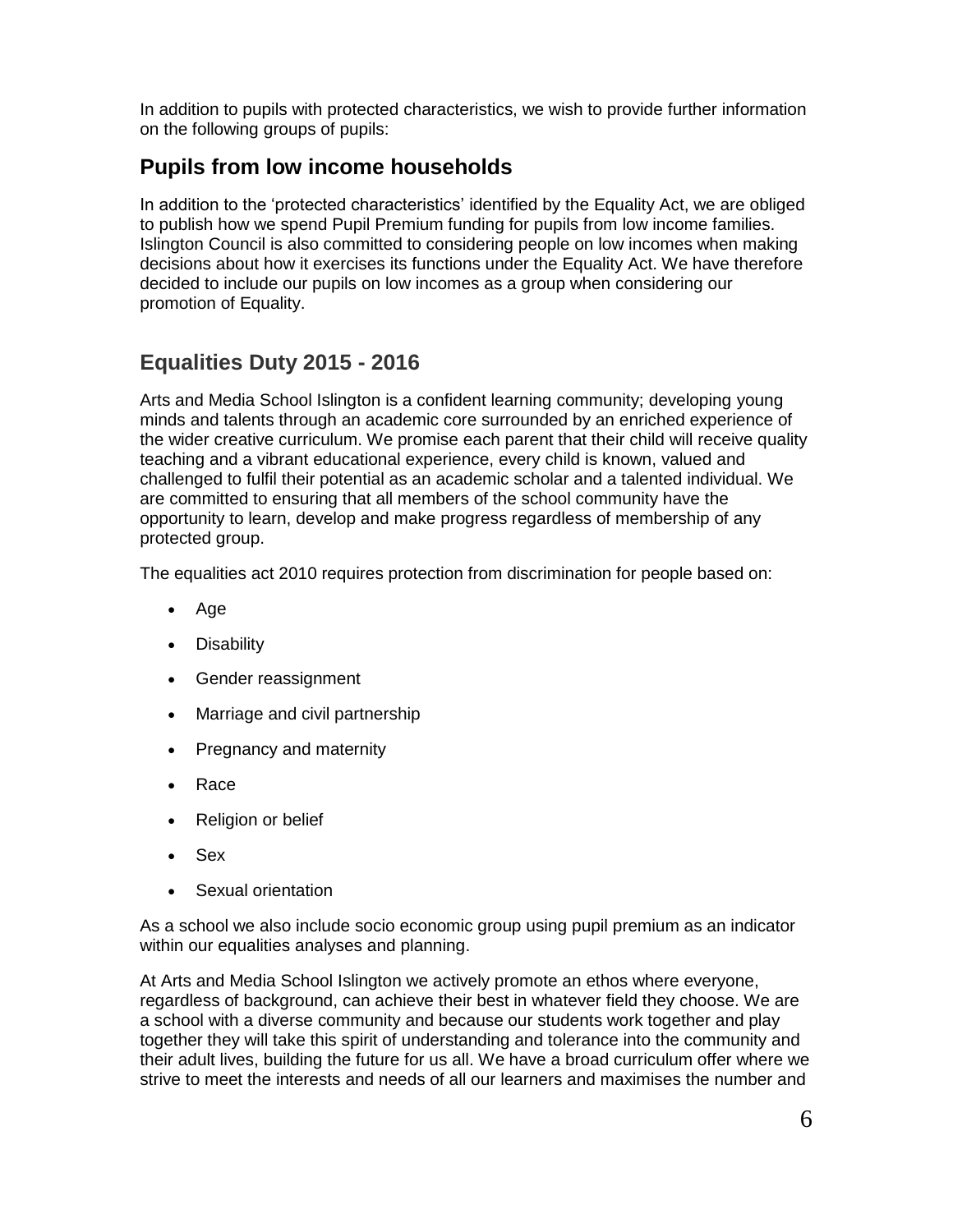range of subjects students can study. In lessons all students are challenged to broaden their knowledge and understanding of the world. In tutor time students are encouraged to discuss key issues, so sharing and understanding a range of perspectives. School events celebrate success and progress in all its forms and celebrate the diversity of our population. Parents work in partnership with the school and a range of events are held for all parents and for groups of parents who have particular shared interests. As a school we use a restorative approach if any individual shows intolerant behaviour. This is based on an approach that education changes understanding and so behaviour.

We routinely collect and analyse information about the school community which is used to inform development priorities ensuring we pay due regard to the opportunity and progress of all protected groups. Outcomes and development plans are scrutinised routinely by governors to ensure we meet our equalities requirements.

#### **Our key equality challenges**

Our equality challenges arise from our routine scrutiny of student progress data.

- 1. To ensure that students from all groups make progress that shows we add value to their
- 2. To maintain the minimal differential between the progress of FSM and Non-FSM students through use of the pupil premium funding.
- 3. Aspiration amongst all groups being such that students select option choices that maximise their future opportunities covering the spectrum of subject areas, including the creative subjects.
- 4. To promote tolerance to all students through a programme of activities and events.

#### **Information about the student population**

Islington has one of the highest proportions of children living in poverty, both nationally and in London, and many of our students come from families who face significant disadvantages.

The profile of our school community is diverse and changes year on year as our school continues to become the first choice for families in the area.

As a school we have available the following information, most is reported by Parents/Carers at interview:

- Students with disabilities.
- Student ethnicity,
- Language/s spoken by the student and at home
- Religious belief.
- Special educational needs
- Vulnerable students who need additional support, including those who are looked after those subject to a child protection plan and those with a health care plan.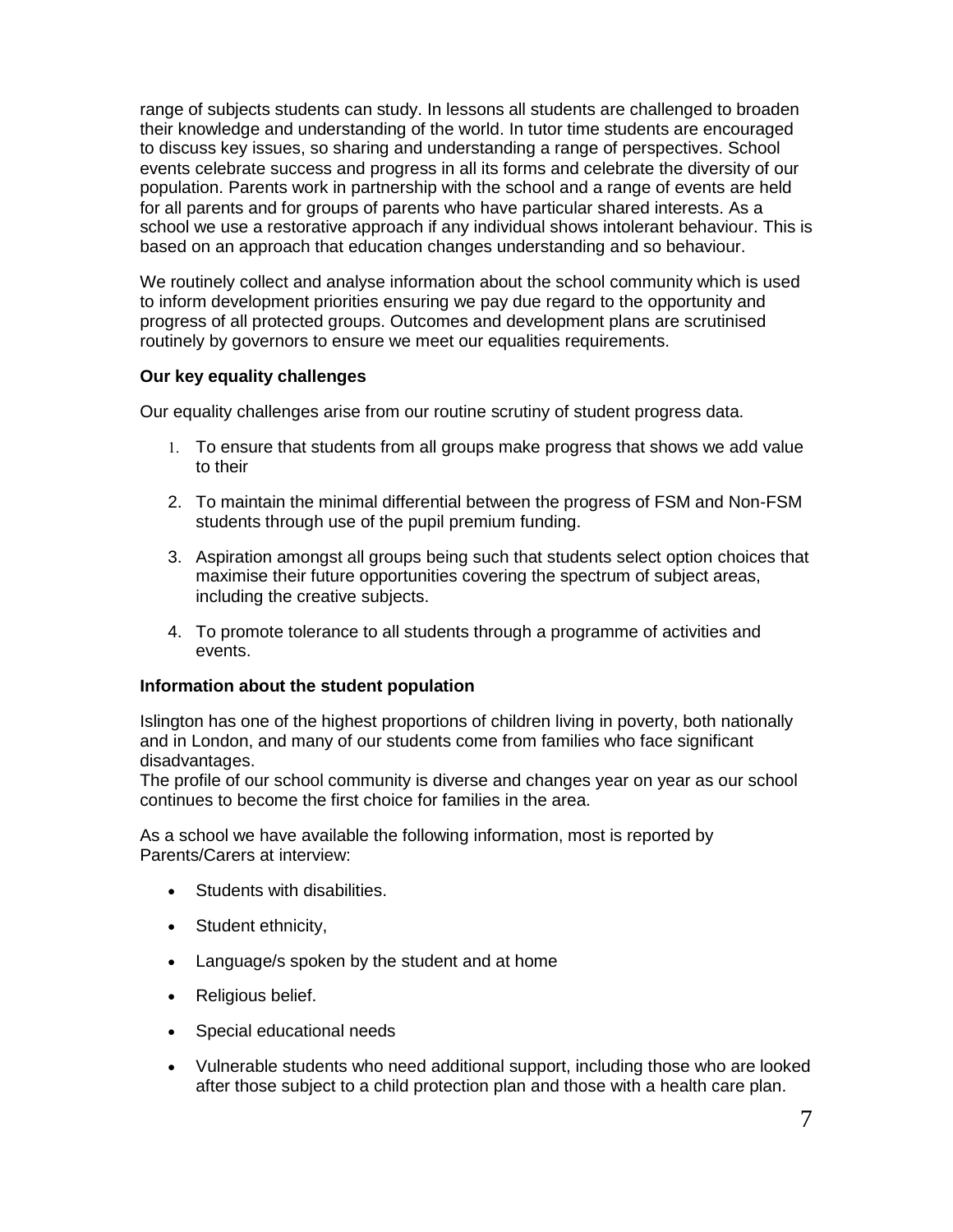We regard some information in relation to the protected characteristics as sensitive. We do not discriminate against students who are pregnant or who are young mothers, and have procedures in place so they can continue and return to learning. We are aware that some of our students may have experience of, or be at risk, of gender specific harm such as honour based violence, FGM or forced marriage and have procedures in place to support students where needed. It is not always appropriate for the school to collect information from students, for example about their gender identity and sexual orientation. We are aware that there may be equality issues for gay, lesbian and bisexual students, as well as those who are undergoing or who have undergone a reassignment of their gender including those who may wish to identify themselves but may not do so for fear of possible homophobic behaviour they may encounter both in and out of school.

We raise awareness of all the above with students and staff in a tolerant and supportive way informing students of individual rights and responsibilities and signposting the variety of support services available. Individual students who experience difficulties are well supported by the school pastoral structure.

#### **How we have due regard for equality**

The information provided here aims to show that we give careful consideration to equality issues in everything that we do in the school. We are committed to advancing equality for all our students.

#### **a. Eliminating discrimination**

Below are listed some of the policies and practices in place that help us show due regard to the need to 'eliminate unlawful discrimination, harassment and victimisation and other conduct prohibited by the Act'. We deal promptly and effectively with all incidents and complaints of bullying and harassment that may include cyber-bullying and prejudice-based bullying related to disability or special educational need, ethnicity and race, gender, gender reassignment, pregnancy or maternity, religion and belief and sexual orientation. We keep a record of all such incidents and notify those affected of what action we have taken. We provide training to all staff in relation to dealing with bullying and harassment incidents.

- Anti-bullying Policy.
- Behaviour Policy
- Child Protection & Safeguarding Policy
- E-safety Policy
- Admissions Procedures
- Whistleblowing Policy.
- Disciplinary Policy
- Data Protection Policy.
- SEN Policy
- Equality Policy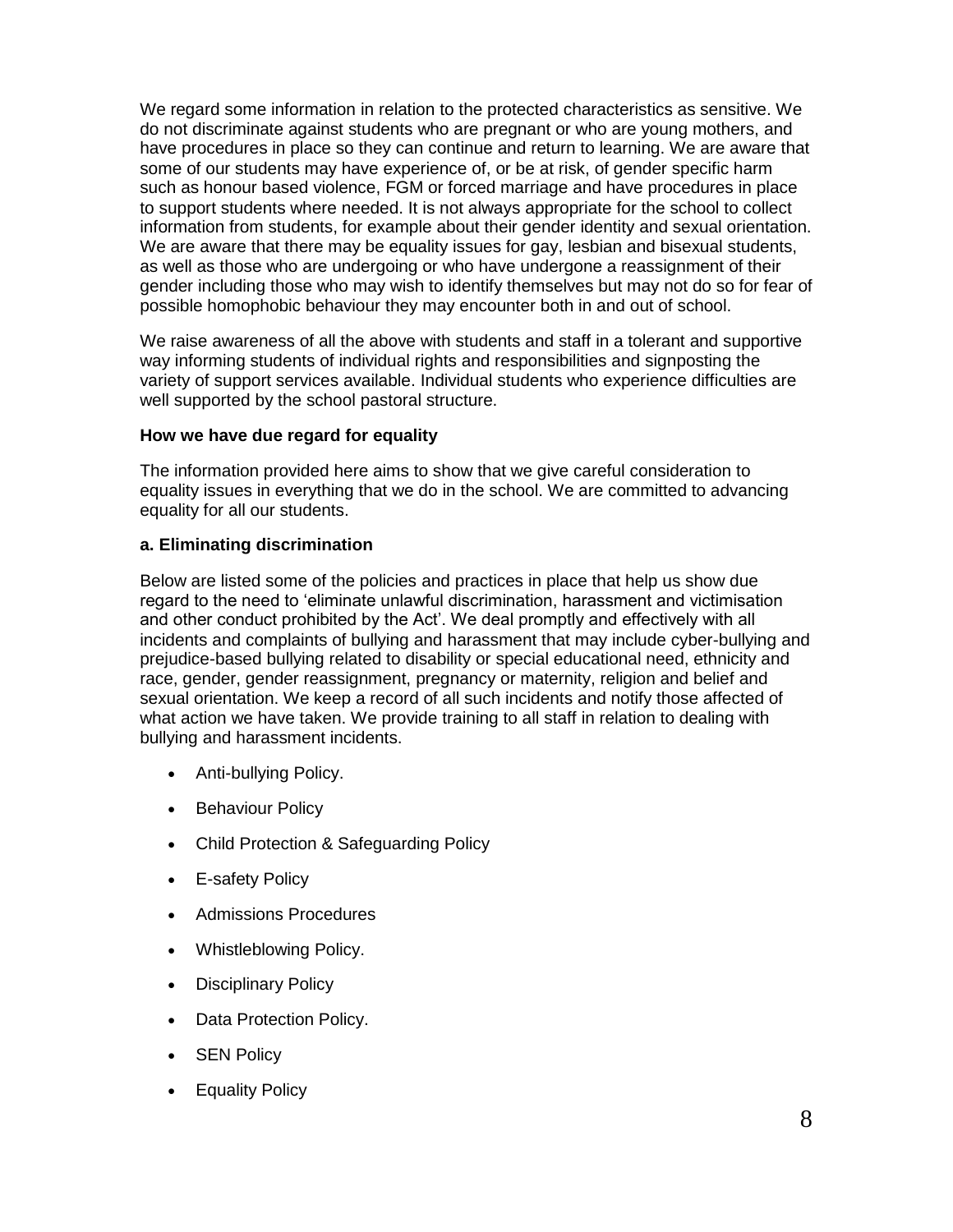- Complaints Policy
- Confidentiality Policy
- Accessibility Plan
- Complaints Procedure
- Non-discriminatory employment practice
- Continuing professional development

When appointing new staff, interviewers must have undertaken the Safer Recruitment training (run by Islington Council) to ensure that candidates have an equal chance of being appointed. All job opportunities are advertised internally and externally in order to conform to Equal Opportunities legislation.

#### **b. Advancing equality of opportunity and fostering good relations**

For all students, including protected groups, we:

- Deliver quality learning that challenges thinking and stereotypes.
- Ensure there is a wide range of extra-curricular opportunities available.
- Raise aspirations through the curriculum, information and guidance provided and the setting

of aspirational targets.

Celebrate events that raise awareness and tolerance such as British Values Day

International Women's Day (IWD), Black History Month (BHM), Refugee Week , European day of languages and Kindness week. Including community events such as our Year 7 International Evening and out OAP's Christmas lunch.

- Promoting the Spiritual Moral Social and Cultural (SMSC) development of all our students. Including, a robust PSHE curriculum, looking at concepts such as Community, Identity, Tolerance and Respect.
- Provide a supportive pastoral structure which students feel confident to access as needed. Including Restorative Justice, where pupils are encouraged when they get into conflict to resolve their differences through discussion and reflection.This forms a central part of our behaviour management ethos.
- Provide quality information, guidance and experiences about progression and career pathways enabling students to consider and strive for all routes available to them.
- Monitor attainment, attendance and progress intervening as needed to maximise individual achievement regardless of group.
- Make reasonable adjustment to the curriculum to support engagement access and achievement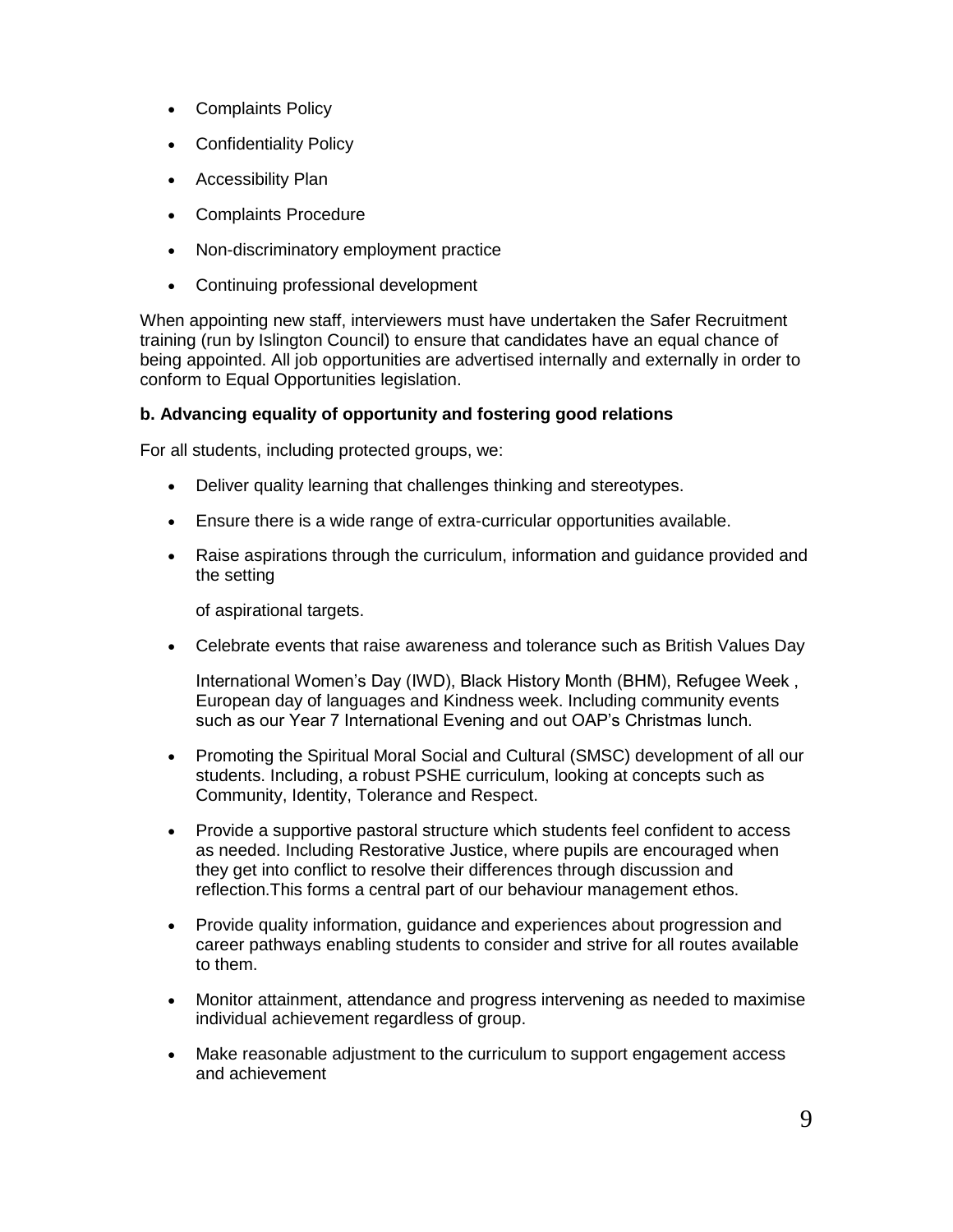- Put in place support, as appropriate in lessons and around the school
- Brief staff, as appropriate, about how to ensure student needs are met
- Ensure there is on-going professional development in place.
- Student interpreters helping to assimilate new students into the school.
- Cultural events (International Evening/ British Values Day) whereby we celebrate the cultures of our school within the local community, partnering other primary schools and maintaining links with them.
- The RE curriculum enables pupils to develop respect for others, including people with different faiths and beliefs, and helps to challenge prejudice and discrimination.
- Through the appointment of a Head Boy and a Head Girl who will lead the Student Council. Student Council is a diverse group with representation from many identified groups.

#### **Disability**

We have a number of students with physical disabilities at AMSI. We have disabled access in all of our buildings (including lifts, toilets and entrances). In addition we have a designated space where physiotherapy can take place. Disabled students are fully included in mainstream education at AMSI. Our disabled pupils are placed into sets according to their cognitive ability rather than their physical impairment which therefore promotes academic success. Such pupils are included within our school environment and participate regularly in enrichment activities. Pupils who need physical assistance at school can be allocated a Teaching Assistant.

#### **Ethnicity and Race (including EAL learners)**

We are committed to working for the equality of all ethnic groups. We monitor, analyse and intervene in all major ethnic groups to ensure that progress and attainment is positive for all groups of students. Around 43% of our school community speak English as an Additional Language. Such pupils generally achieve well throughout their academic careers. These students are supported through breakfast clubs, extra-English lessons, EAL resources, in- class support, translated materials and community language GCSE options.

#### **Gender**

As a school we use a variety of different means to ensure that boys and girls participate equally in school life. We are committed to advancing gender equality for our students when they leave the school and join further education and the world of work. We work in partnership with other organisations, including FE and HE institutions to develop innovative and inventive ways of tackling gender segregation in subject and career choice.

Generally (as per the national Average) our girls achieve higher than the boys, but both groups progress is well above national average (Raise on line – Value added Best 8).

#### **Religion and belief**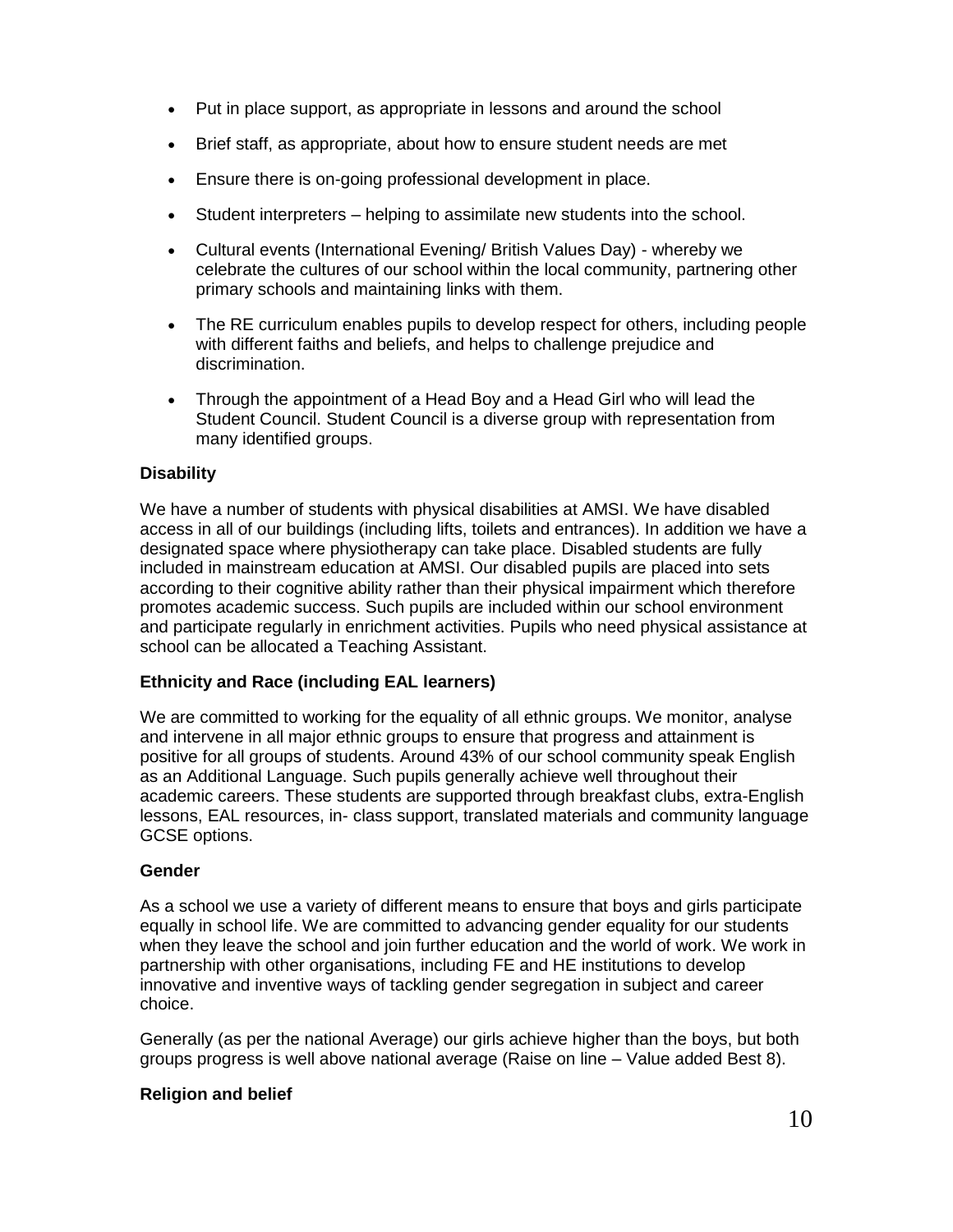We are a multicultural multi faith school with around 35% of our students who follow the Islamic Faith. The school respects the religious beliefs and practice of all staff, pupils and parents, and complies with reasonable requests relating to religious observance and practice. For example if pupils are unable to study particular topics (for example Sex Education or RE) then alternative provision is made. In addition to this we operate a prayer room so Muslim pupils are able to observe their lunch time prayers. We hold regular assemblies to all of our students to mark the various different religious festivals throughout the year.

#### **Sexual orientation/ Gender Reassignment**

We are committed to advancing equality for those who are lesbian, bisexual and transgendered (LGBT). As part of our PSHE program there is work on diversity, equality and tolerance. We are also a Stonewall Champion School and work closely with outside organisations to support our students.

#### **Pregnancy and Maternity**

Students are taught about pregnancy through science and the sex education modules of the PSHE curriculum. Students are also taught about positive parenting and relationships within the PSHE

curriculum. If an incident of student pregnancy does occur we have links with agencies and contingency plans in place to ensure the continuation of their education during this period. Staff are supported through the maternity leave process and where possible supportive changes are made to job roles upon return to work.

#### **Children from low income families**

We are committed to working for equality for students from low income families. Funds are made available to support school trips and uniform.

#### **The impact of our work and next steps:**

Examination results have continued to improve across the majority groups within the school. Our most recent Ofsted inspection judged us to be a good school. This does not mean that we are complacent. We continue to strive to improve our practice in all areas and enhance our monitoring of individual pupil progress so that we can put in place better support all students earlier so improving student outcomes.

#### **Our equality objectives**

The Equality Act 2010 requires us to publish one or more specific and measurable equality objectives at least every four years. We aim to address areas where we have identified a need to take action to improve equality and tackle disadvantages. We regularly review the progress we are making to meet our equality objectives.

- 1. To improve methods of recording different types of bullying and reduce these recorded figures through the development of policies, awareness and strategies for resolving incidents.
- 2. To ensure the value added figures for all groups of students, including those entitled in receipt of pupil premium, show similarly high scores – This will be